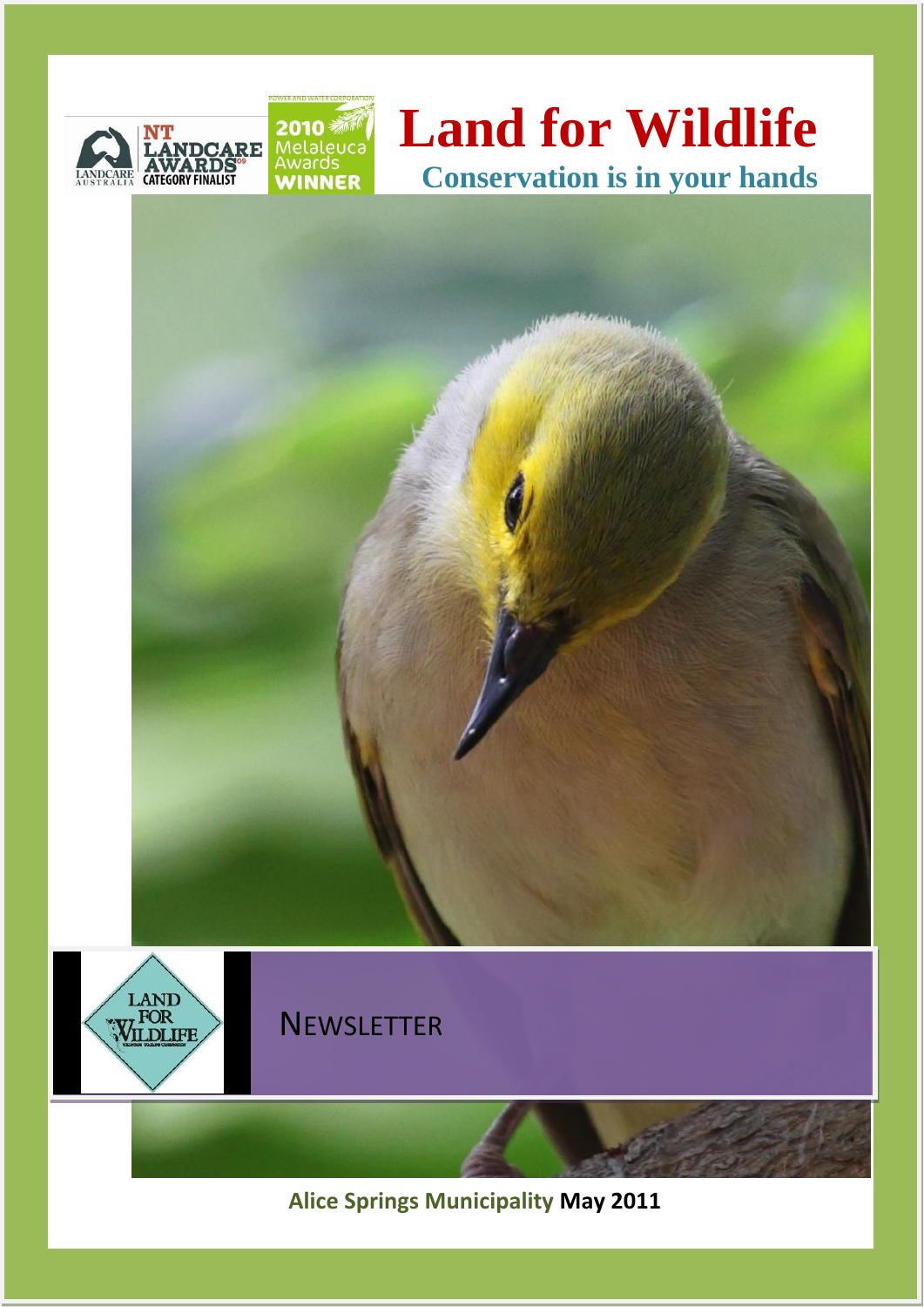# **Land for Wildlife Update**

#### **On our cover this month...**

White-plumed Honeyeater, *Lichenostomus penicillatus*.

It's been flat out here at the Land for Wildlife offices. We've had a lot of interest from new members, and both coordinators have been up and down the highway conducting assessments and writing up reports.

The cooler weather has arrived so it is a good time to take advantage of the respite from the heat and get some work done in the garden. Several new weeds have been identified in Alice Springs this year following the rains. We urge all members, but particularly those in rural areas, to remain vigilant and let us know as soon as you find any new or unusual plants on your property.

This month we're asking members to consider conducting some bird surveys on their property as a way of measuring the success of your conservation efforts. With the hotter weather now gone, we have also included an article about snake-proofing our homes and changing the way we view snakes in preparation for next summer.

### **Workshops**

# **Articles**

#### **Conducting Bird Surveys on Your Property**



This is a great way of judging the success of your conservation efforts. Doing monthly or weekly surveys of the bird life on your property will help you to appreciate the way any changes in your garden effect the wildlife in your area. Some plants will attract more birdlife than others and some species of

bird are more common at certain times of year. These factors aside, birds are usually the best barometer for any improvement in the local habitat.

The other exciting aspect of bird counting is the amount you can learn about the huge variety of birds that may visit your garden and the ways to identify these from each other. Many birds that are common in arid woodlands are quite small and very active so it can present a real challenge to correctly identify an Inland Thornbill from a Slaty-backed Thornbill. Fortunately a little bit of learning goes a long way and if you manage to get photos we are always here to help!

The first step to conducting surveys on your property is to know what you are looking at. For this you will need a field guide. We are fortunate in Australia to have several choices when it comes to a wellproduced, comprehensive, and useful field guide to all of our birds. Any book shop will usually stock at least one of these but if you can it is best to go for one of the "big four". These are, by author, Morcambe, Pizzey & Knight, Slater, and Simpson & Day. Hardcore birdwatchers will point out strengths and weaknesses in each of these publications but the reality is that they are all excellent references for backyard birdwatchers.

Modern field guides are ordered *taxonomically* which sometimes seems unhelpful to new birdwatchers. Once you get used to this order though, it will make sense as birds are grouped with other birds that are closely related. So for Alice Springs, for example, you are fairly safe in skipping straight past the section on albatross and other seabirds.



Once you are familiar with your field guide it is a good idea to go outside and look at the most common birds in your area and find them in your field guide. As a basic exercise this will get you used to finding the birds in the book and it will accustom you to the reality of any nature-watching – often what you see in the

bush is not exactly like what is in the book. Males and females of many species can differ in size and appearance – a phenomenon known as *sexual dimorphism*.

The other useful feature of your field guide is the distribution map. If you are ever unsure of the identity of a bird it is often a simple matter of checking its distribution and it will resolve the matter quite quickly. You may have narrowed the identity of your bird down to two species but if one of them is limited to an isolated population at the tip of Cape York and the other is widely spread throughout Central Australia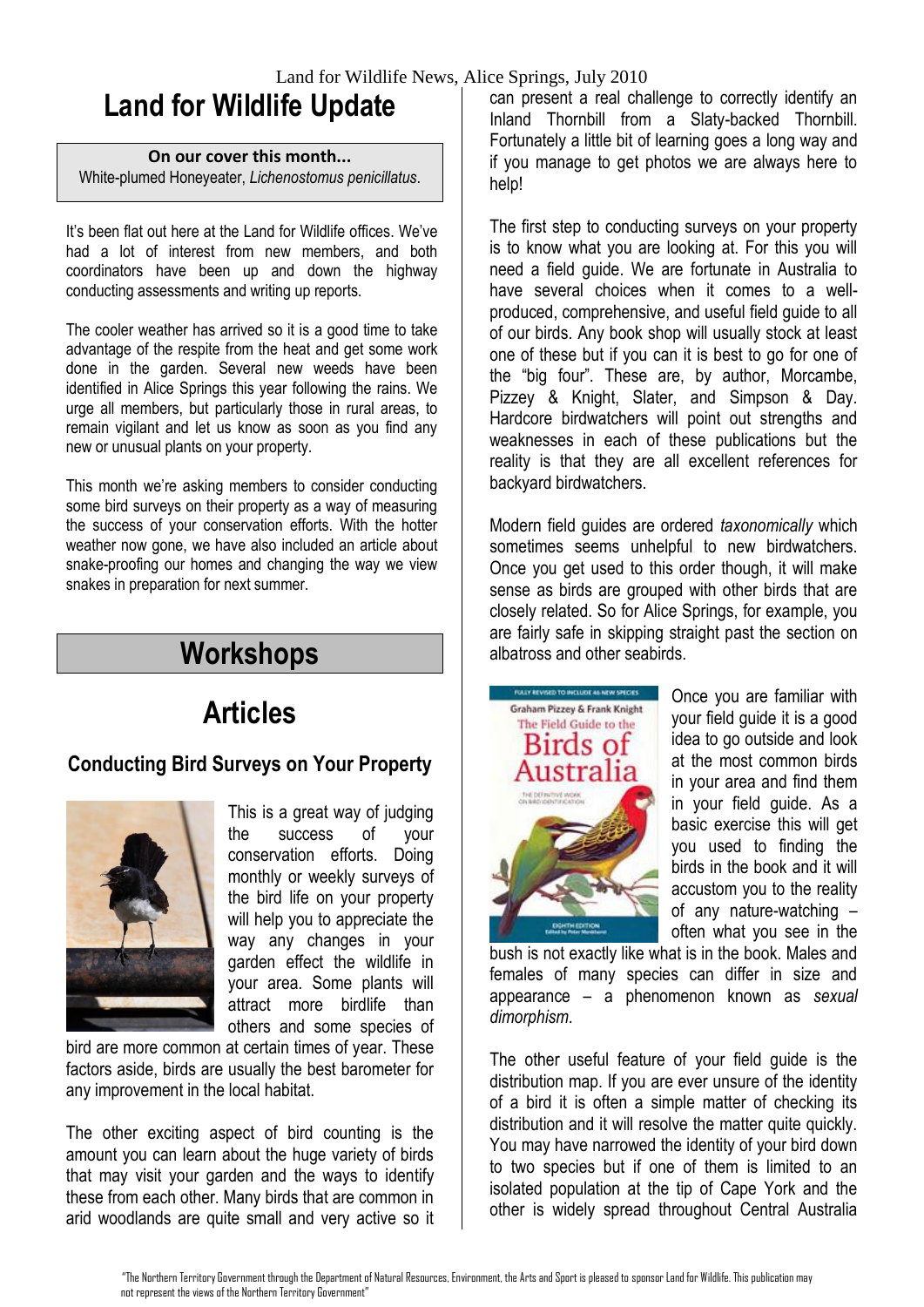then you've got your bird! Many people find the successful identification of difficult birds to be one of the most satisfying aspects of birdwatching.

There are many different ways to conduct bird counts on your property but the most important thing is to do it the same way, at the same time of day, and for the same duration each time you count. This way you will be generating counts that can be compared over time. You can sit on your back step and count all the birds visible from this point for 20 minutes. On larger properties, maybe you could walk a regular path around your property and record the birds seen as you walk. Generally the best time to count birds is first thing in the morning, but if you aren't an early riser you can count at any time of day. Keep in mind that in the middle of searing summer afternoons the birds will be staying out of the heat and being much less active.

The next thing to do is to record what you have seen. A useful habit to get into is to take notes. You never know when something that you observe might later turn out to have been significant or unusual. On these occasions having some notes, however untidy and incomplete, can be a useful aid to memory and further documentation. If there is a bird that you can't identify, try sketching it or writing down whatever you can notice about it's appearance – the size and shape of the beak, colour of the belly feathers, the colours of the wings or back, the length of the tail, the colour of the eye, and any other impressions that you can get from the bird. Behavioural features are also useful to identify birds. Does it forage on the ground or perch in trees? Does it perch in high branches or down near the ground? Does it move its body in an unusual or characteristic way? For the purposes of your surveys, all you will need to do is keep a list of the species you identify each time in your yard, and the most accurate count of the number of each species of bird that you can manage. Sometimes you can only estimate the number of birds in heavy undergrowth or in large flocks but always try to estimate on the conservative side.

Now it just depends on how serious you want to get! You can put your surveys into spreadsheets and store them at home and see how the birdlife in your garden changes over time or you can send your lists into us here at Land for Wildlife as we will be keeping a database of bird surveys from members' properties. Another option is to enter your surveys online. This can be much quicker and you'll get the satisfaction of contributing to a national body of data from likeminded folks everywhere.

Eremaea Birds, [www.eremaea.com](http://www.eremaea.com/) allows you to enter lists of birds and plot their position on maps from Google Earth. This is linked to the Birds Australia Atlas of Australian Birds and all of your sightings will be automatically collated and displayed in distribution maps online.

For those of you who might be new to birdwatching but are keen to get into it, Land for Wildlife will be conducting a "Beginning Birdwatching" workshop as part of Red Centre Bird Week in September. We'll have more details for you as it draws closer.

#### **Snakes in Your Garden**

Alice Springs is famous for its diversity of reptile life. This is great for us nature lovers, but there is a reputation among a certain group of the Australian population that we all have Taipans and King Browns living under our beds. While we all know that this is clearly not the case at all, we do have a much greater chance of encountering snakes and other reptiles around our homes, simply due to where we live.

But this needn't be anything to worry about, indeed for many of us it is a big part of the reason we choose to live here – nature is always close at hand. Furthermore, not all the snakes you might find in your garden are bad news. In fact even the ones you think are bad news are less of a danger provided you know a bit about their world.

We have a rich diversity of snake species in Central Australia. There are the dangerously venomous species that everyone is aware of; Mulga Snakes or King Browns, Western Browns or Gwardars, Desert Death Adders, and the less venomous Yellow-faced Whip Snake. Then there are our three beautiful python species; the Woma Python, Stimson's Python and the Centralian Carpet Python. There are also a host of lesser-known and usually smaller species; Orange-naped or Moon Snake, Bandy-bandy, and Desert Banded Snake to name just a few. Some of these smaller species can administer venom but are usually considered less dangerous due to the much smaller amounts of venom they are capable of delivering or the reduced toxicity of the venom itself.

Any of these species might turn up in your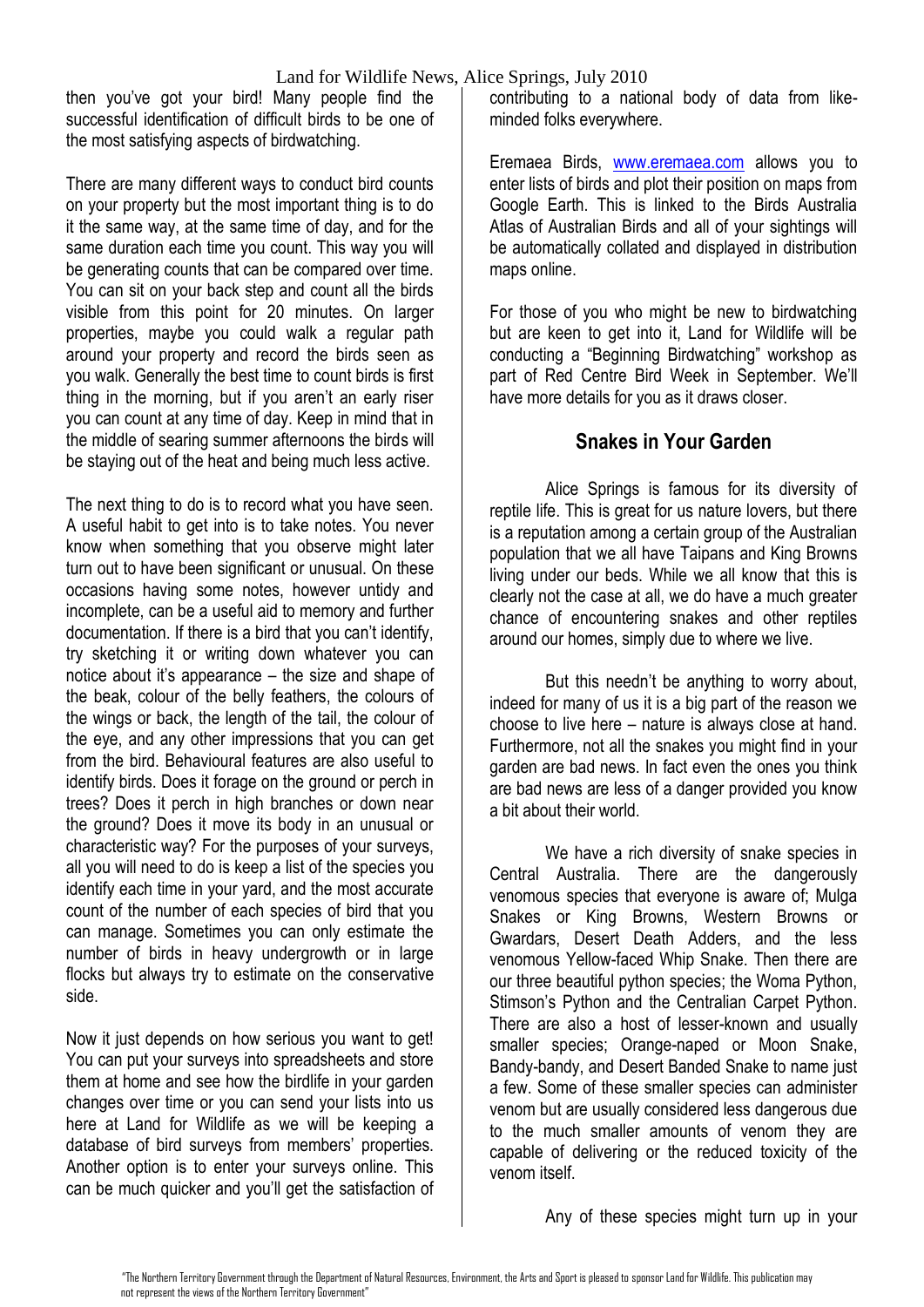back yard and everyone knows the horror stories about snake bites that turn up in the media from time to time but it's worth knowing a few facts about snake venom before we look at some of the snakes that you might find in your garden.

An important distinction, when talking about snakes, is the difference between *dangerously venomous* and *dangerous*. The toxicity of snake venom is measured using a toxicity scale called the LD<sub>50</sub>. This stands for Lethal Dose and 50%. It measures the amount of venom that is required to kill 50% of a 1kg sample of laboratory mice. It has been widely criticised as a general measure of snake toxicity as it is only gauged on mice. Extrapolation of toxicity data from mice to humans may be dodgy but the  $LD_{50}$  test still provides a useful baseline from which to compare the different snake venoms to each other. Another problem with the LD<sub>50</sub> test is that it only measures fatal effects of toxins and doesn't take into account non-lethal effects, which with some snake venoms can be significant. Some snake venoms can cause lasting damage to the central nervous, vascular, and muscular systems of the human body. So some venom is dangerous, but this doesn't necessarily translate into the snake itself being dangerous.

All of this only starts to matter if the snake gets the venom into you. Venom is highly costly for a snake to produce. They produce it for killing their prey and will often go to great lengths to avoid using it for defence. Just about any snake bite that is inflicted on a human can be categorised as defensive. The only logical reason that a snake has to bite a human is if it feels threatened. There are no snakes in Central Australia which come anywhere close to the sort of size where even a small child could be considered a potential prey item. Australian *Elapid* (front-fanged) snakes also have some of the smallest fangs in the snake world, usually measured in a few millimetres rather than a few centimetres like some exotic viper species. A shallow subcutaneous scratch is about as much as many of our *Elapid* snakes can inflict, so this makes intra-muscular envenomation rare, and intravenous almost unheard of.

We have 9 of the 10 most venomous terrestrial snakes on earth (based on the  $LD_{50}$ ), but we have a very low rate of snake bite and even lower rate of death from snake bite. The most *dangerous* snakes on earth, in terms of numbers of deaths caused annually, have venom which is only a fraction as toxic as the species found here. Their deadliness is due to the overwhelmingly rural populations in third-world countries where these snakes are present and the relative low availability and quality of emergency medical treatment.

The most important thing to remember when you encounter snakes around the home is *empathy*. A snake's view of the world is drastically different to ours. It has no hands to investigate the world around it and relies instead on a superlative sense of smell. Most snakes have relatively poor visual acuity and rely on their ability to detect sudden movements. If you are not moving and don't smell like food, there is every chance that a snake will ignore you very quickly. As soon as you move, you become a threat. You are a much larger animal, towering over the snake and you may stand on it at any moment.

Aside from someone indulging in some illadvised amateur snake-handling, this is how many snake bites are caused – someone accidentally surprising or standing on a well-concealed snake. (Interestingly, figures released by the University of Texas show that snake bites inflicted upon women are usually around the feet and ankles – those inflicted on men are usually on the face and hands. This suggests women might get bitten when they accidentally stand on a snake but men will be right in there with a stick or a shovel trying to get a photograph or manhandle the snake). Around the garden, there are several steps you can take to reduce the risk of unexpected encounters with snakes.

- 1. Keep lawns trimmed and vegetation clear of pathways around dwellings.
- 2. Don't have standing water close to living areas.
- 3. Chicken coops or aviaries should be positioned away from living areas. These attract rodents and therefore, snakes.
- 4. When gardening or tidying unclear areas wear gloves, covered shoes and long trousers.
- 5. Keep woodpiles and rubbish away from living areas. These are excellent habitat for snakes and animals that they prey on.
- 6. Have well-fitted weather seals on all doors and windows to reduce the chances of snakes entering your home.

If you find a snake around your living area, treat it as venomous unless you know otherwise. Keep pets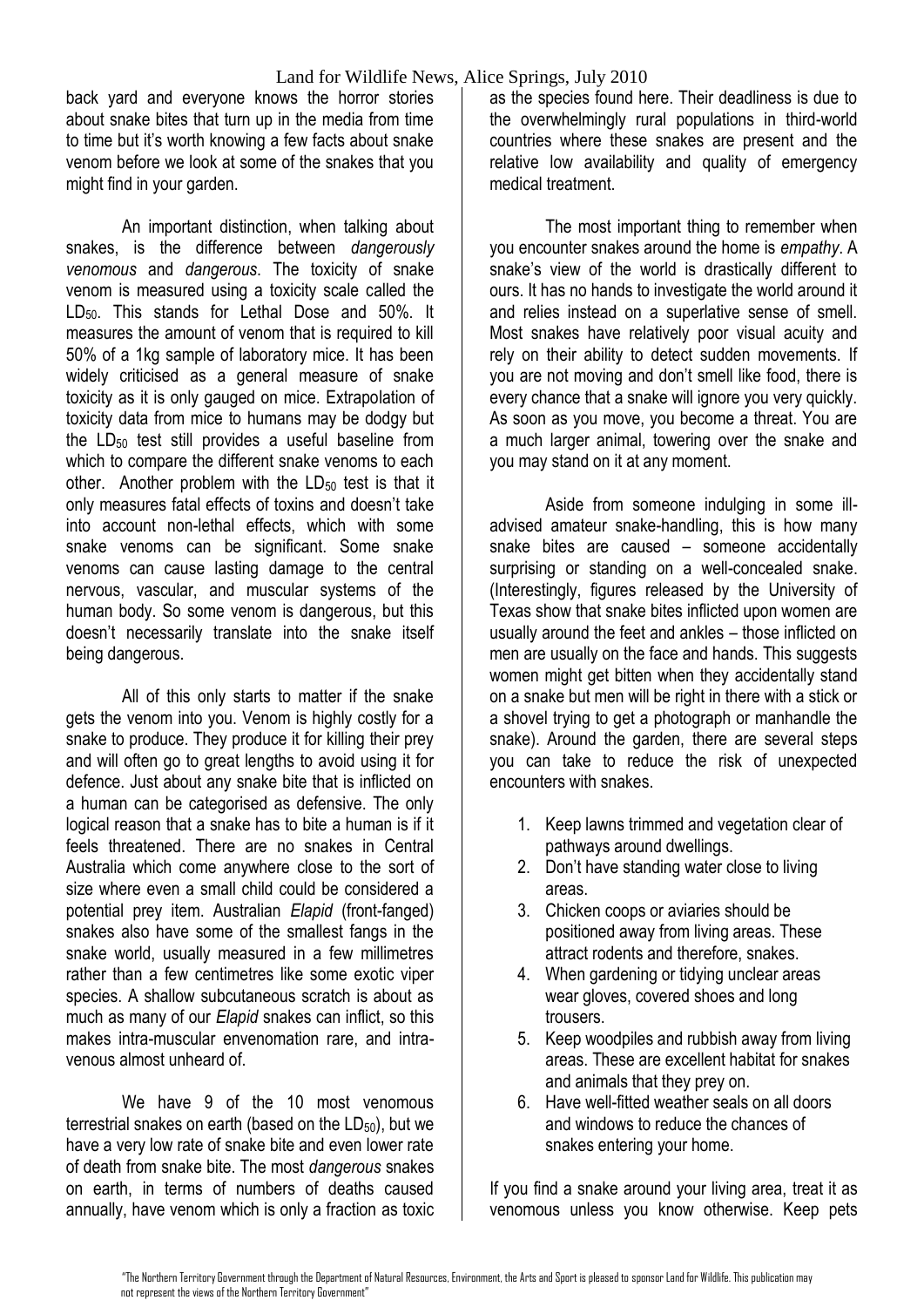#### Land for Wildlife News, Alice Springs, July 2010

clear and observe the snake from a safe distance (at least a few metres away) and call the snake catcher. Do not approach the snake or attempt to capture it.

The Emergency Snake Removal number for Alice Springs is **0407 983 276.** They will humanely and safely relocate the snake to a suitable habitat away from human habitation.

It is worth considering also that the majority of snake species around Alice Springs are nocturnal hunters. Walking around in the weeds after dark is never a good idea without proper footwear and long trousers.

Snakes can live in your garden and be an important and beautiful part of your local ecosystem without necessarily being a feared presence lurking around every corner.

**NB. All species of Australian snakes are protected by law and killing or harming them is an offence under the** *Nature Conservation Act 1992***.**

### **Announcements**

#### **Feral Dog Trapping Project**

The project to mitigate the threat of feral dogs to Black-footed Rock Wallabies has gone well over the last few weeks and we are now continuing monitoring in the areas to assess the impact of the trapping period.

X dogs were trapped during the period and handed over to ASTC Rangers. Of these animals, x were subsequently claimed as pets and returned to their owners and the remainder were humanely put down by veterinarians.

### **Websites Worth a Look**

#### [www.eremaea.com](http://www.eremaea.com/)

#### **Eremaea Birds**

This is a website which will help you to catalogue bird sightings on your property and upload them to a national database. Best of all – it's free!

#### <http://www.birdata.com.au/homecontent.do>

#### **Birds Australia's Atlas of Australian Birdlife**

This is the database that your bird records will eventually end up in if you enter them through Eremaea Birds.

#### <http://www.ala.org.au/>

#### **The Atlas of Living Australia**

This is a much more ambitious project in the making. Any sightings reported through Eremaea Birds or Birds Australia will also be contributed to this gargantuan database of all living organisms in Australia.

### **Recommended Books**

### **The Species Seekers: Heroes, Fools and the Mad Pursuit of Life on Earth**

by Richard Conniff

This is a book which will either have you climbing up



and down Mt Sonder looking for the next new species for science or pinned to the couch to the very last page. Richard Conniff has produced a biography of natural history collectors in the heyday of the pursuit for new species in the eighteenth and nineteenth centuries. It is a rich tale which provides much food for

thought as the subject matter is inextricably linked to human origins and questions of faith, race, religion, morality, and mankind's understanding of its place in the grand scheme of it all. This is a fascinating account, meticulously researched and entertainingly written. The narrative is full of rogues and eccentrics and culminates with the tales of the ultimate specimen collectors, Alfred Russell Wallace and Charles Darwin.

**W. W. Norton & Company, 2010.**

### **Tracks, Scats, and Other Traces: A Field Guide to Australian Mammals**

By Barbara Triggs



This field guide is an invaluable reference for anyone who enjoys looking for wildlife in Australia, but particularly here in the desert where sandy areas can be perfect for deciphering animal tracks. The book treats all of our terrestrial mammal species and helps you to find them or interpret their passage by analysing a range of